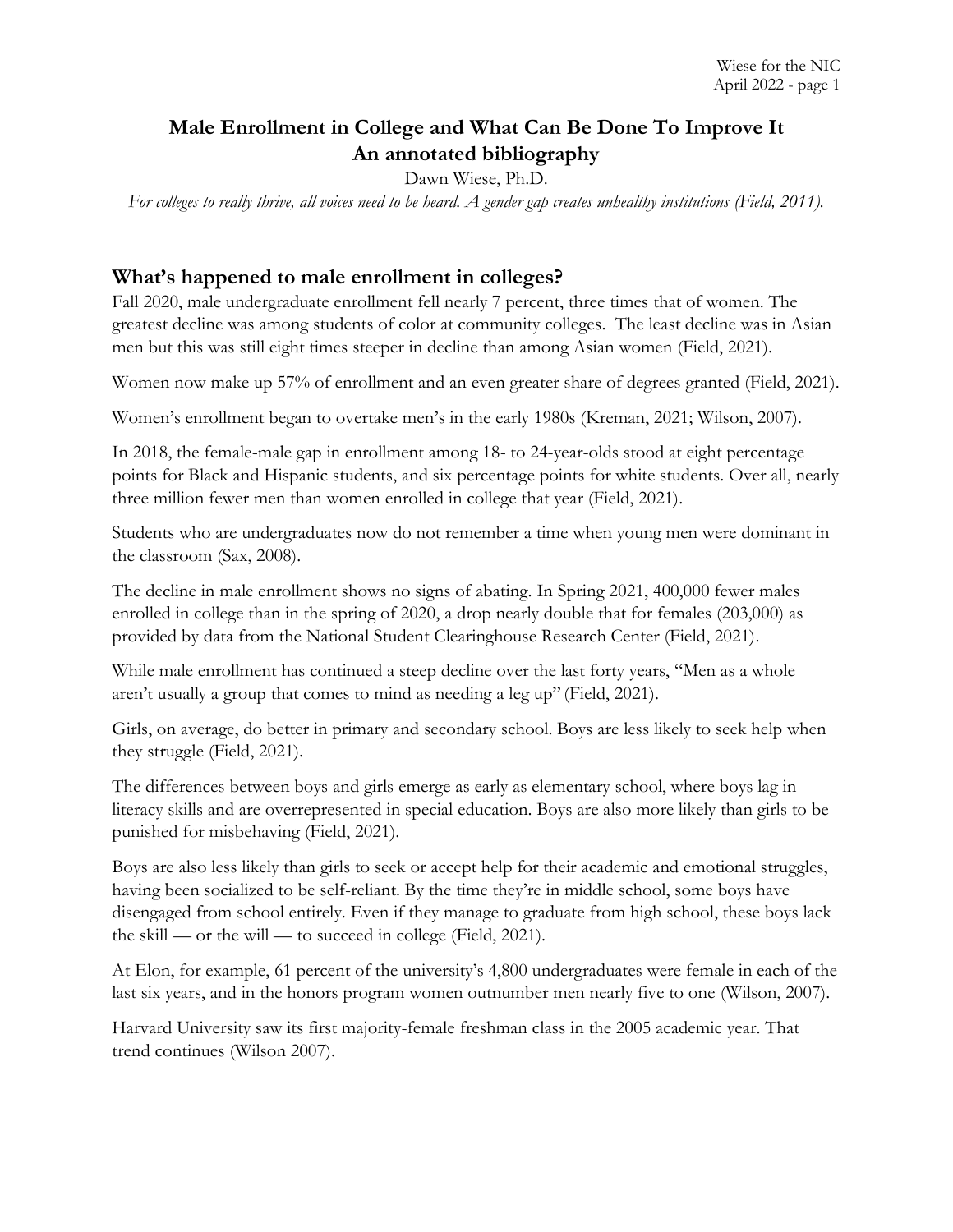In 1976, 51 percent of the students at Tulsa Community College were male. By 2005 the proportion had fallen to 37 percent. When the college studied the issue, officials were surprised to find that the most underrepresented population was white men from rural areas (Wilson, 2007).

"Girls are beating the pants off boys," says Tom Mortenson, a senior scholar at the Pell Institute for the Study of Opportunity in Higher Education. "We have to get boys more engaged so they persist longer in education, and that just isn't happening" (Wilson, 2007).

Women dominate in almost every measure of college attendance. Girls are more likely than boys to take college-preparatory courses in high school, more likely to enroll in college immediately after highschool graduation, and more likely to earn a bachelor's degree (Field, 2011).

College women earn better grades, hold more leadership posts, spend more time studying, and earn more honors and awards. They report being more involved than young men in student clubs and volunteer work (ACE, 2006).

And what are young men doing? Studies show they spend more time than their female counterparts exercising, watching television, playing video games, and partying. Young men are 10 percentage points more likely than young women to report that they sometimes oversleep and miss a class (ACE, 2006).

The Gender Equity in Higher Education project's scholars were assembled in 2005 by Judith Kleinfeld, a psychology professor at the University of Alaska at Fairbanks who studies gender. She says the gender gap affects even young men from middle- and upper-income families, who may go to college but are not necessarily engaged. "They are going with the flow and being dragged along," says Ms. Kleinfeld (ACE, 2006).

The report, "Gender Equity in Higher Education: 2006," found that the gender gap was greatest among low-income students of all races, and disappears among students whose families are at the top of the economic ladder (ACE, 2006).

There's a pipeline problem," he said. "Boys aren't doing as well during their K-12 years as the girls are, and they don't graduate from high school. Sometimes they don't have the requisite skills to go on to college, especially in reading and writing." Meanwhile, the options available to men after high school can equal stiff competition for colleges. For some men, joining the military or the work force wins out over earning a degree. "There is lots of work in the trades that is still dominated by men that doesn't require college," (Williams June, 2019).

### **Why are men "falling behind?"**

The realities of human development and biology.

- Development plays a part. Boys do not mature as rapidly as girls and girls tend to have better social and behavioral skills from kindergarten onward. (Barron, 2016).
- As detailed in Hannah Rosin's 2021 article, *The End of* Men *of the End of Men*, male students struggle more than their female counterparts in multiple ways. According to Rosin, female college students "see a new social context and adapt to new circumstances." Male students,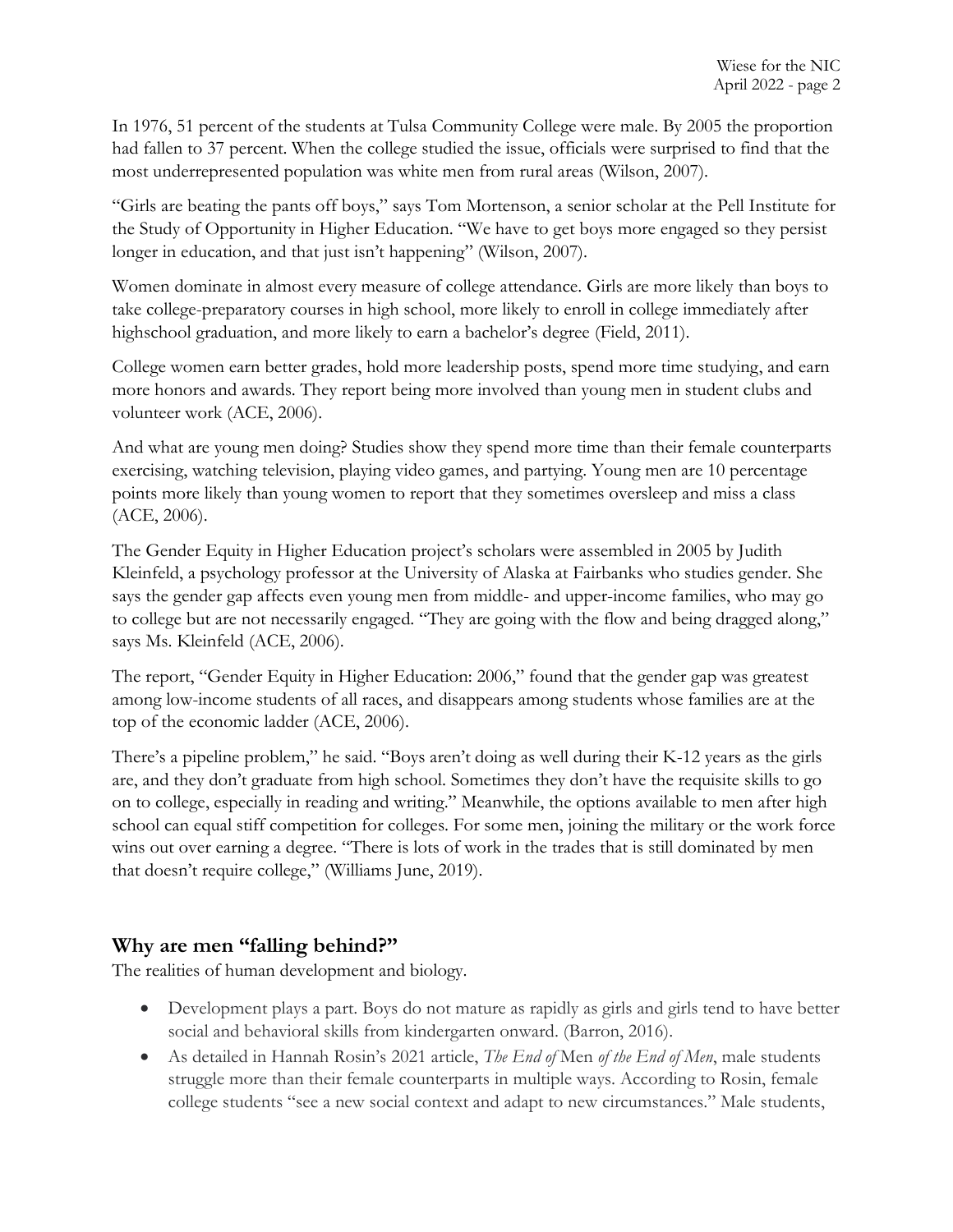on the other hand, "follow the old mores," and are less adaptable, which in turn triggers distress.

- Young men make up just a third of college counseling service clients (Reetz, Krylowicz, and Mistler, 2014). In the meantime, a generation of "lost boys" is dropping out of college and moving back in with their parents. In fact, young men are now nearly twice as likely as young women to live with their parents with 59% of men ages 18 to 24 living at home (Barron, 2016).
- Male students are more likely to be diagnosed with ADHD, dyslexia, and other learning disabilities (Marder, Levine, and Wagner, 2003).\_
- At college, many learning-disabled students do not seek out the services available to them. They fail to identify accommodations such as academic support and counseling services that would help them succeed. Feelings of frustration and painful academic struggles can build and lead to the desire to escape.

# **How can colleges attract more men (based on successes of other colleges and universities)?**

What colleges should focus on, says one president, is what they're doing to keep men after they arrive on campus (Williams June, 2019).

As we look at freshman-to-sophomore retention, it's lower for males," he said. "It's not just a recruiting issue (Williams June, 2019).

Women tend to study abroad, volunteer in the community, and spend longer hours preparing for class, some experts have noted. Men spend more time playing video games, relaxing, and watching television. But men have more substantive engagements with their professors, are more likely to do undergraduate research, and tend to major in fields that steer them into better-paying jobs. And although women do many of the things that researchers have identified as positive influences on a college experience, they also report higher levels of stress and lower levels of confidence than men (Sander, 2012).

Three simple approaches that work best: Get men together in small groups to talk and hang out. Employ "pied pipers"—other young men whom male students are likely to look up to—to make those connections. And if figuring out what men need is still a mystery, just ask them (Kellom, 2010).

But the fact that men spend more time on leisure is "not necessarily a bad thing." Women appear to be harsher —- or perhaps just more realistic —- critics of themselves than men are. The diligence and motivation that many female students display, though, often belies a complicated vision of their own skills and abilities. Women appear to be harsher—or perhaps just more realis (Sax, 2008).

Some colleges are creating mentoring and advising programs for men, particularly those who are Black and Hispanic (Field, 2021).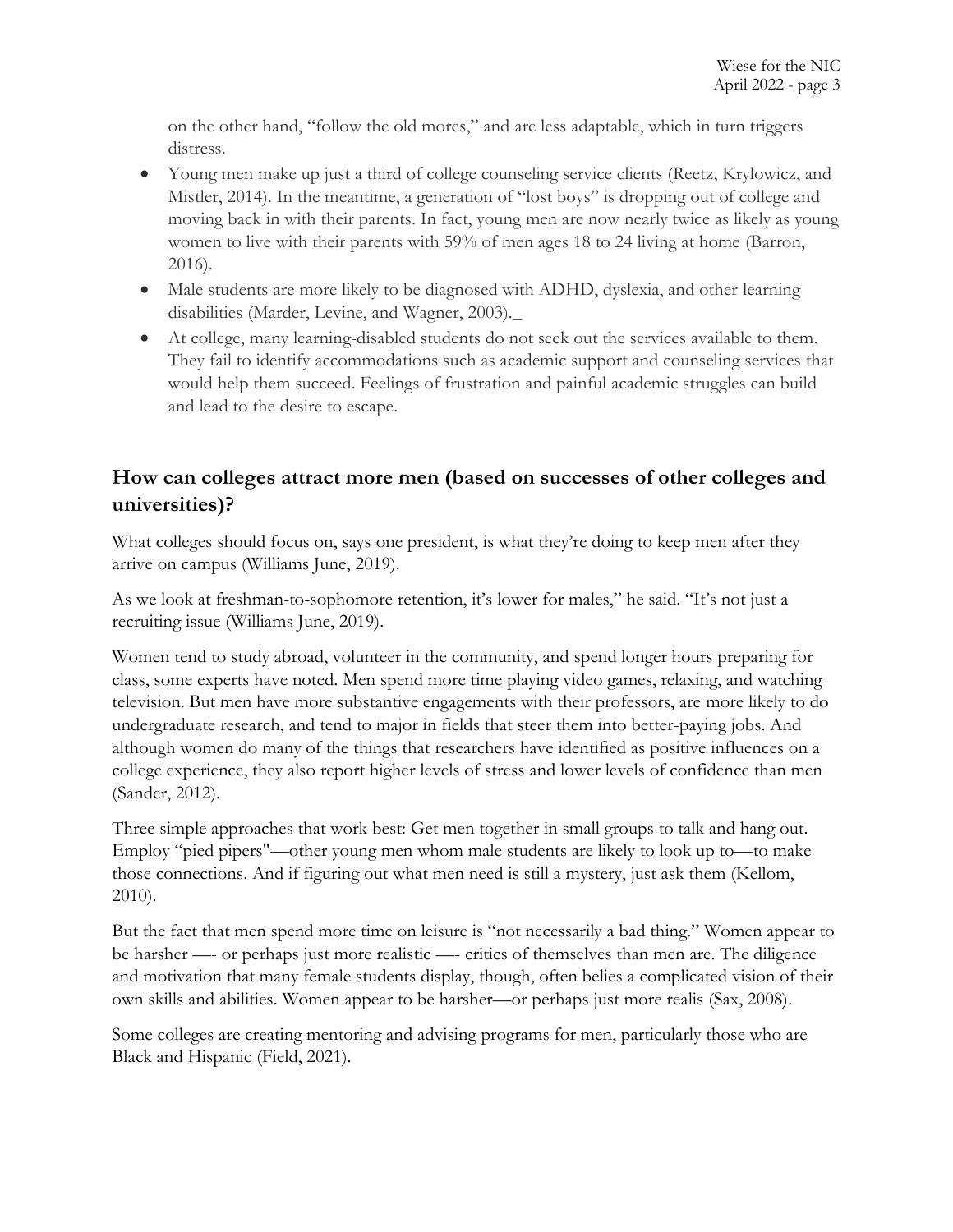Dickinson College tells stories of successful male students on its website and in its alumni magazine (Wilson, 2007).

Colleges also need to make it less embarrassing for men to seek help for their academic struggles, who suggests embedding tutors in classes, so students don't have to seek them out (Field, 2021).

It is not unusual for the men in Elon's honors program to find themselves in a distinct minority in classes, as well. At times that can make it uncomfortable for them to speak out. Jonathan Mahlandt, a freshman, says his honors course last semester, "The Global Experience," had only four men and 12 women. "We couldn't really say certain comments about girls and women because we were afraid we'd be shot down," he says. "But there were a lot of jokes about men and guys" (Wilson, 2007).

But programs and positions offered by colleges that cater to men remain relatively rare and those that do exist tend to be untested and underfunded (Field, 2021).

James Shelley, who founded one of the nation's first men's resource centers, at Lakeland Community College, in 1996 — "the prehistoric period," he calls it — said many college leaders still view men as a privileged class. "One thing I often hear is that men still have most of the power, they still make more on the dollar than women, so why create a special program for them?" he said. "It's not an easy sell" (Field, 2021).

Shelley sees this structural "anti-maleness" embedded in school-discipline policies that disproportionately net boys, and in sexual-assault prevention programs that sometimes treat incoming students as threats. "I had one young man tell me 'I was welcomed to college by being told that I'm a potential rapist,'" he said (Field, 2021).

Leaders must start with convincing men that college is, indeed, "worth it" (Field, 2021).

The lack of clear relevance [of higher education] – that in a faltering job market, the cost and the sacrifice will pay off with meaningful career outcomes – appears to be deflating aspiring adult learners' confidence that postsecondary education or at least certain pathways, hold the answer to their hardships. The need for relevance also shapes the nature of the increased interest in education and training. Immediate financial pressure and uncertainty about the shape of an economic recovery has led to a preference for a short-term nondegree (25%) or skills-training (37%) programs, outpacing bachelor's degree programs (16%) by a significant margin (Clayton, 2020).

Moreover, both economists and sociologists have documented the association between gender and career outcomes. Men are more likely than women to participate in the labor force, and men average more hours of paid labor per week and more weeks per year. Women and men tend to hold different occupations and to work in different industries, firms and jobs. Furthermore, men out earn women, hold more complex jobs and are more likely to supervise workers of the other sex and to dominate the top positions in their organization (Reskin and Bielby, 2005).

"Male students, more than female students, tend to be more concerned about borrowing money and how they're going to pay it back after college," Hawkins said. "And male students will tend to question the value of a college education" (Williams June, 2019).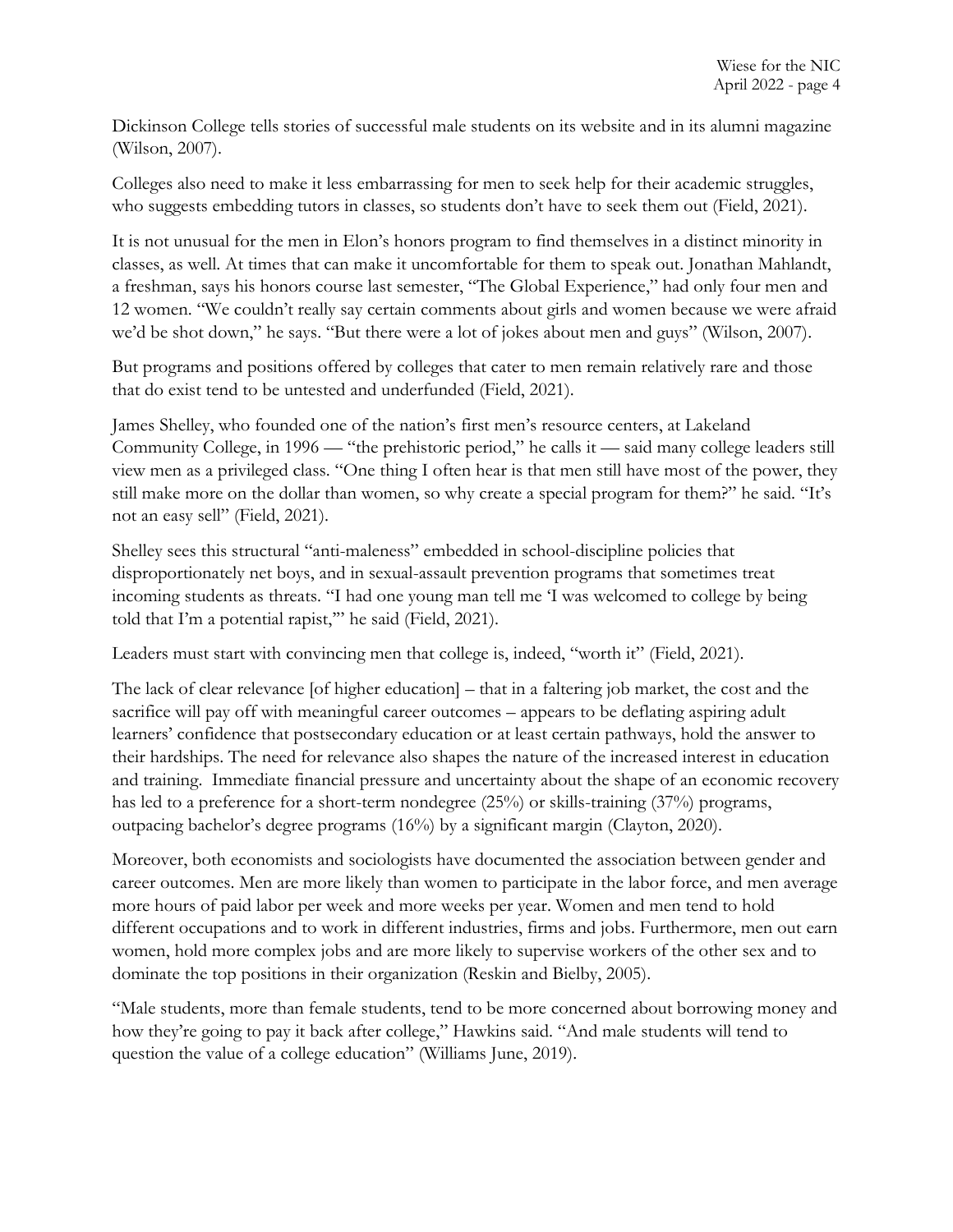### **Recommendations for fraternities based on the literature:**

Evidence suggests these programs and services benefit men in higher education:

- Academic and personal mentoring and advising
- Academic engagement programs like research and internships
- Clear pathways to support for learning differences
- Skills training
- Career readiness training
- Financing education and related opportunities
- Demonstrate the financial and personal value of fraternity
- Vocal support for men in public settings when they are demeaned for their sex/gender
- Public relations support for men via regularly telling stories of individual and collective male success to both highlight and encourage continued success